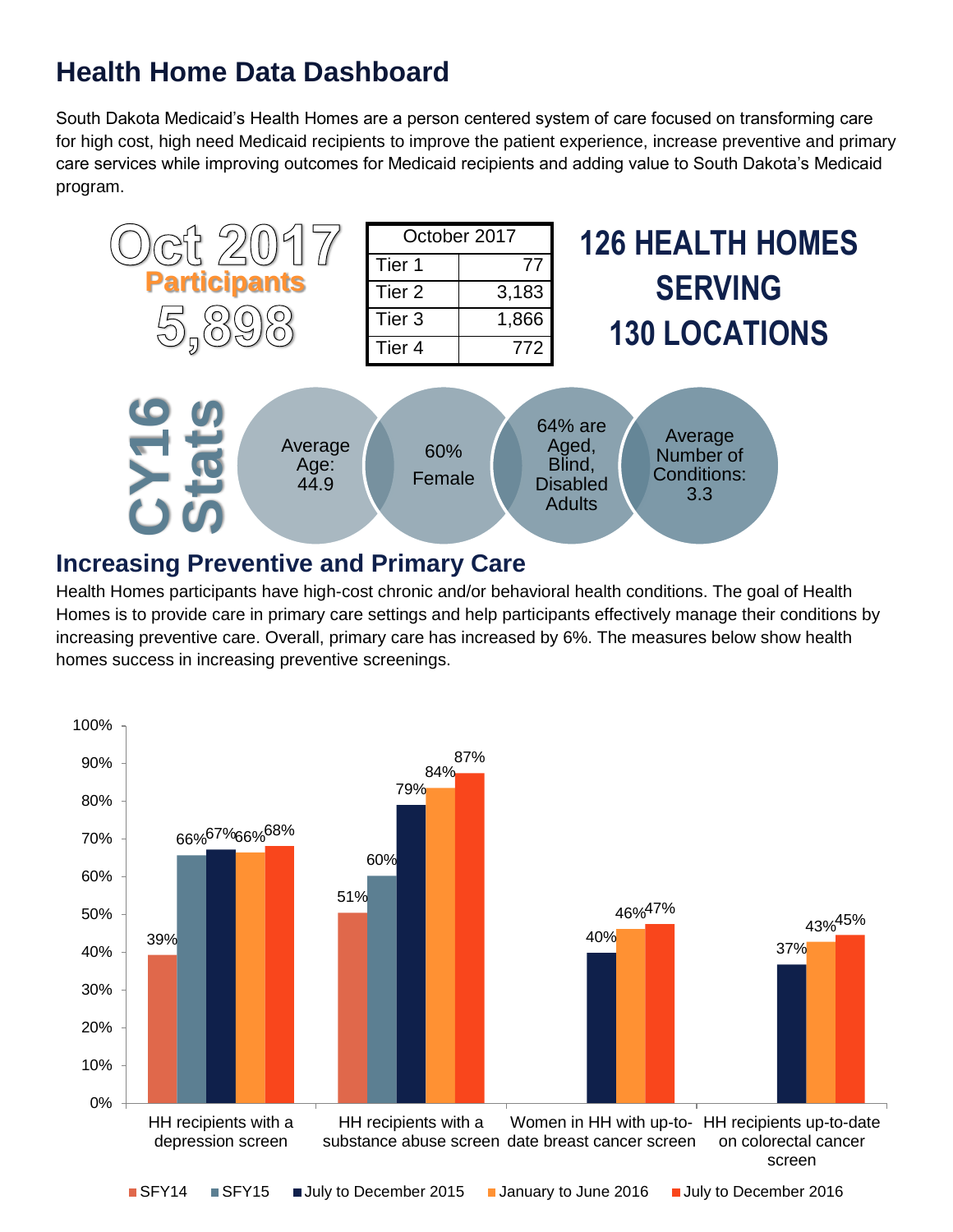### **Transforming Care**

South Dakota Medicaid's Health Homes is changing the way Medicaid recipients receive care by creating a person-centered care team to meet the needs of the patient. The following measures show how the health home is changing the way individuals receive care.

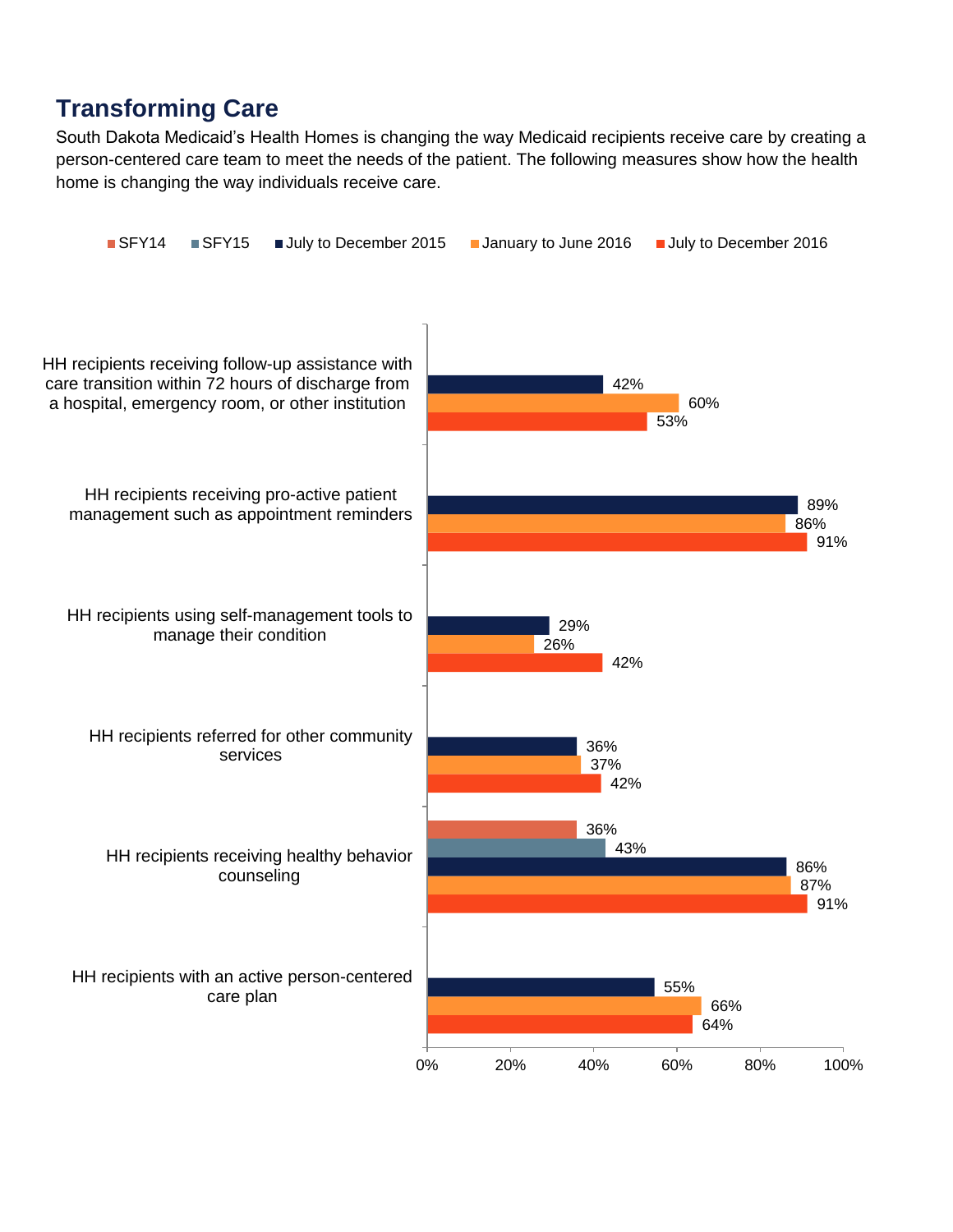### **Improving Patient Experience**

Health Homes are tasked with focusing care on the person, including establishing a relationship with health home participants. A positive patient experience helps support the health home model, leading to better continuity of care and better health outcomes. Outcomes in this area are split between primary care clinics and community mental health centers.

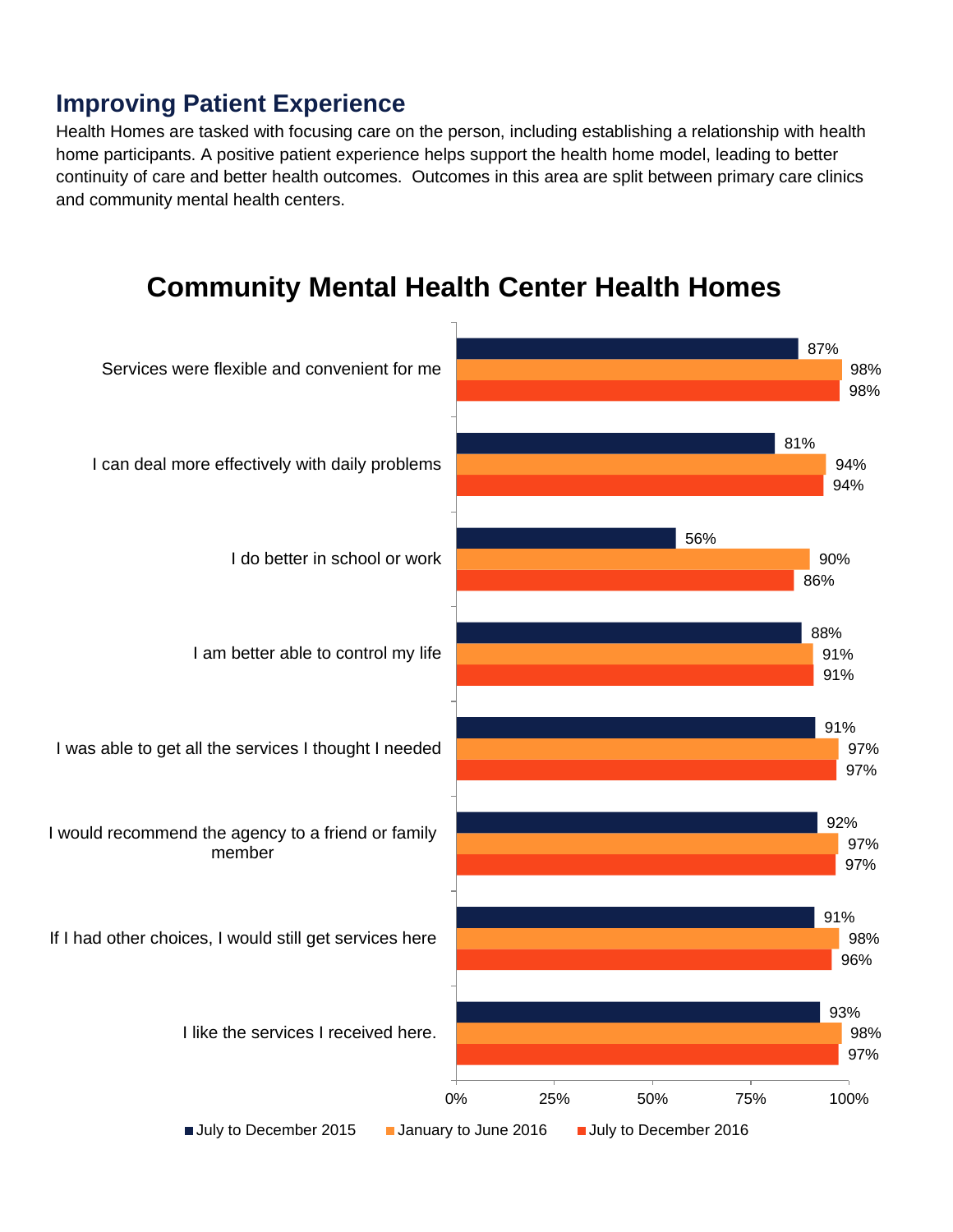## **Primary Care Health Homes**